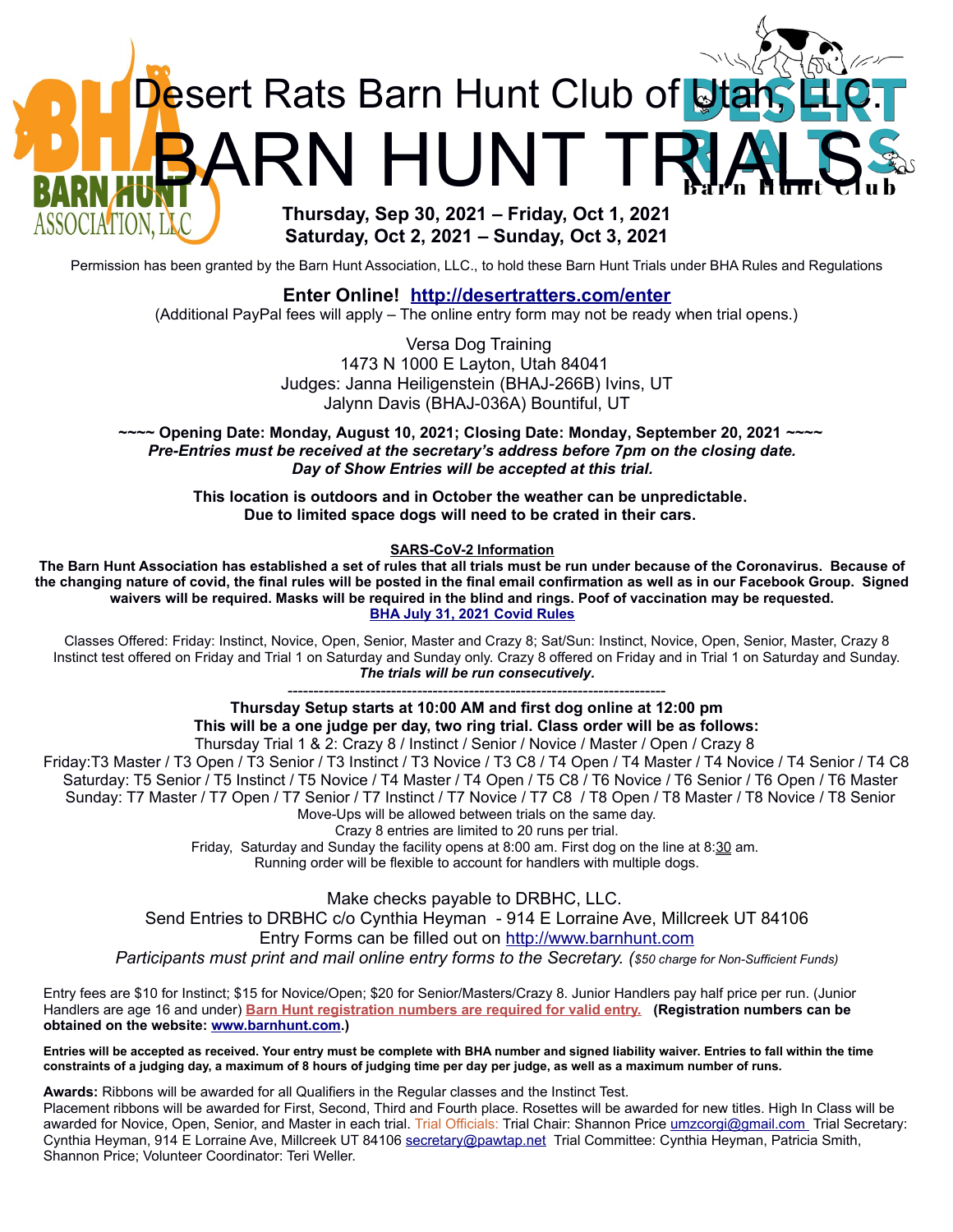## Exhibitor Information

- 1. Barn Hunt information, dog registration, rules and more can be found at [www.barnhunt.com](http://www.barnhunt.com/)
- 2. Dog's minimum age to compete in the Barn Hunt Trial is 6 months of age.
- 3. All dogs must be under control and on a short leash while on trial grounds except while showing. Electric collars are not permitted at the show site.
- 4. There is no smoking in this facility or on the grounds. If you must smoke you will need to do so inside your vehicle and dispose of the butts in the vehicle also.
- 5. Please pick up after your dog and dispose of waste in appropriate containers outside the building.
- 6. Bitches in season may compete at Barn Hunt trials. They will be run at the end of each class. Bitches in season must wear pants. If bringing a bitch in season, please inform the trial committee prior to the trial.
- 7. Refunds offered only for injured dogs with veterinary note. Requests for refunds must be made by the closing date. Entry fees will not be refunded after the closing date in the event that a dog is absent, disqualified, excused or barred from competition by action of the Event Committee.
- 8. Every attempt will be made to hold this event as scheduled. In the event of an "act of God' such as flood or fire, or civil disturbances or any other causes beyond the control of the organizing committee, an event may be canceled. We will make every attempt to contact entrants and inform them of the cancellation. We will return all or part of the entry fees at our discretion.
- 9. Disruptive dogs will have to be crated outside of the trial area. If your dog cannot handle other dogs or people walking past their crate, plan to crate outside the trial area.
- 10. Please make sure your crate is secure as the dogs may be highly excited. If your dog is overly excited do not leave him/her unattended.
- 11. Directions to the trial site: From North and the South: From I-15 take exit 331. Turn right (east) on N Hill Field Road. Turn right (east) onto 1000 N (This turns into Gordon Ave.). Next turn left (north) onto N Fairfield Road. At the corner is an Arby's. Then turn right (east) onto Cherry Lane. Then turn left (north) onto 1000 E. The entrance to Versa is between two residential homes. There will be a sign saying "Barn Hunt" at the beginning of the driveway leading down to Versa Dog.



For more information, future trials and club details, please visit the website [http://www.desertratters.com](http://www.bhcnu.com/) And on Facebook: <https://www.facebook.com/groups/barnhuntutah/>

**Layton Utah Hotels & Motels that will accept dogs** These have not been verified! Please contact them to make sure they accept dogs.

Hyatt Place, Station Park, Farmington UT, 1-888-492-8847

Cottontree Inn – 800-780-7234 or 801-292-7666 1030 N 400 E, North Salt Lake, UT 84025

Motel 6 - 800-466-8356 or 801-298-0289 2433 S 800 W, Woods Cross, UT 84087

Disciplinary action WILL be taken if property is abused. As rules may change, please check with hotels before registering. **BHA rules & common courtesy: you are responsible for picking up after your dogs at the motels and show site.**

## *VOLUNTEER SIGN UPS*

*A volunteer sign-up board will be available at the beginning of each day. WE WILL NEED PEOPLE TO COME EARLY ON THURSDAY TO HELP SETUP, AND STAY ON SUNDAY AFTER THE LAST CLASS TO TEAR DOWN!* We need help to unload straw and fencing as well as constructing rings and blinds. Any and all hands that can help us out will be very appreciated.